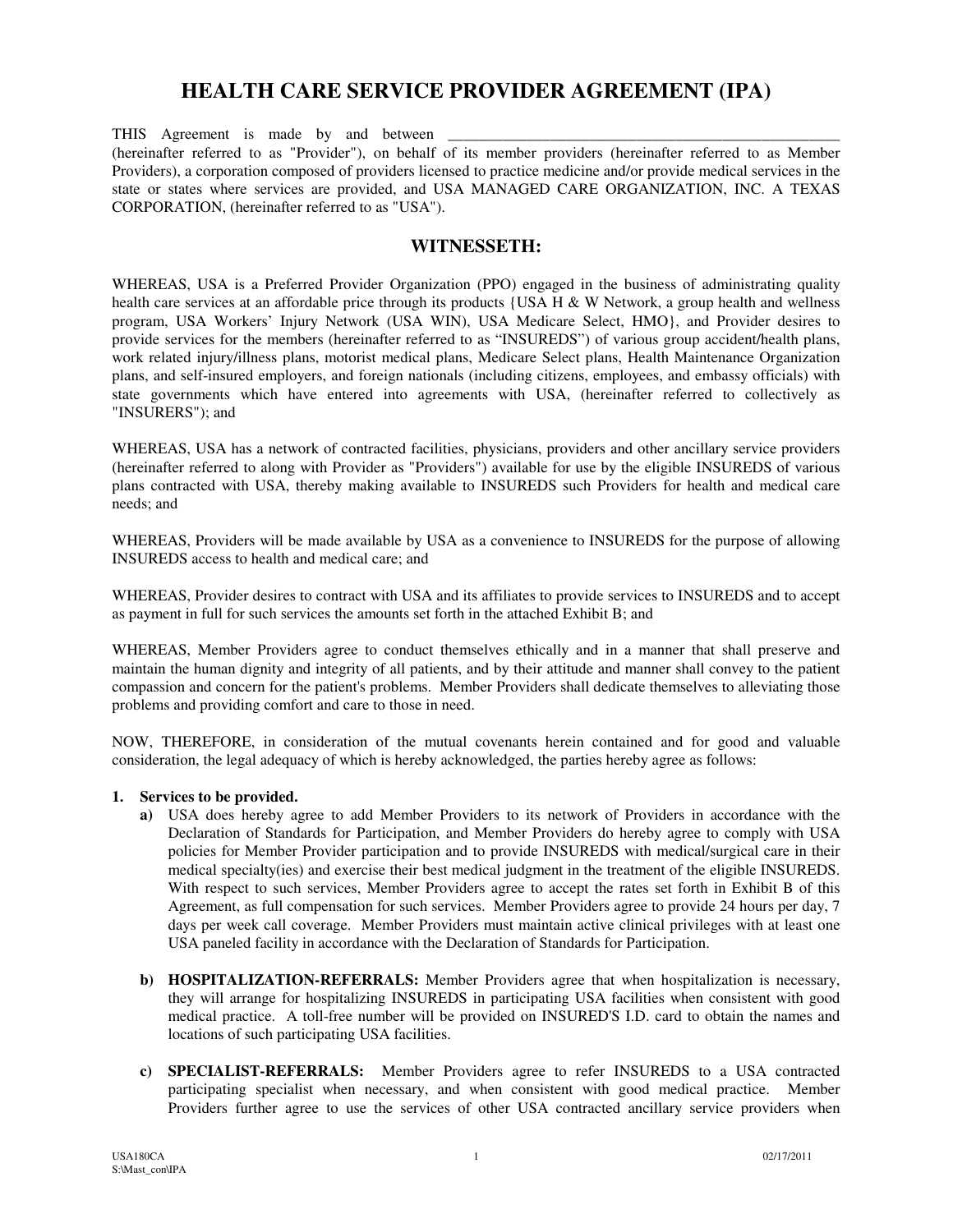necessary and when consistent with good medical practice. A toll-free number will be provided on INSURED'S I.D. card to obtain the names and locations of such specialists participating with USA.

#### **2. Rates to be Paid to Provider.**

- **a)** Member Providers, billing under their name and under the tax I.D. number provided to USA by Provider and/or Member Provider, are to be paid by INSURER according to the rates established in Exhibit B not to exceed billed charges. The negotiated rates in the Exhibit B represent the total amount to be received by Member Providers including any co-payments, co-insurance and/or deductibles paid by INSUREDS. INSURER shall pay the amount due to Member Providers for services rendered to INSURED, based on the provisions of the applicable plan and Member Providers agree to look to INSURER for the payment of such covered services except for any amounts required to be paid by INSURED pursuant to Subparagraph 2(c). Payments will be made to Member Providers for medical services actually rendered and only after submission of a claim.
- **b)** Member Providers agree to provide services under this Agreement for the treatment and care of illnesses, injuries or conditions of INSUREDS. In the event a third party other than INSURER should have primary responsibility for payment of services provided an INSURED, Member Providers agree to collect payment from such other source prior to requesting payment from INSURER. Any payment made by INSURER to Member Providers for obligations which are the primary responsibility of a third party shall be refunded to INSURER by Member Providers. By executing this Agreement, Provider and/or Member Providers waive all rights to collect, and/or pursue collection of any amounts in excess of the reimbursement listed in Exhibit B from any INSURERS who may have secondary responsibility.
- **c)** Services rendered or items furnished INSUREDS by Member Providers which are not covered as a benefit under the applicable plan and all co-payments, co-insurances and/or deductibles, are to be paid by INSURED and Member Providers are responsible for collection of such payments.
- **d)** Member Providers agree and acknowledge that USA is administrating health care services on behalf of INSURERS under this Agreement. USA will not be responsible or liable for the cost of any services provided to INSUREDS by Member Providers or for the payment of any claim to Member Providers.
- **e)** Member Providers agree to participate in the Cost Containment Guidelines as set forth in Exhibit A.

#### **3. Payment of Claim.**

Payment of claims is subject to the terms and conditions of INSURED'S insurance plan. Payment by INSURER shall be limited to services provided to INSURED for which INSURED is eligible. Payment by INSURER will be reduced by co-payments, co-insurance and/or deductibles. Member Providers agree to bill at their usual and customary rate and further agree not to bill for the difference between Member Providers' usual and customary rates and the rates set forth in Exhibit B. INSURER will make payments within thirty (30) days of receipt of claims, unless written notice of dispute or discrepancy is mailed to Member Providers within thirty (30) days. If claim is not paid within thirty (30) days on undisputed claims and ninety (90) days on disputed claims, Member Providers shall have the right to deny the negotiated rates set forth in Exhibit B and seek full billed charges.

#### **4. Hold Harmless.**

#### **a) PPO INSUREDS**

Member Providers agree that INSURER is responsible for payment of Member Providers' compensation pursuant to this Agreement. Member Providers shall not request payment from any INSURED for any treatment or services provided to INSURED pursuant to the terms of the Agreement except as otherwise provided herein. Member Providers agree to release and hold harmless INSURED, provided INSURER makes payment pursuant to the terms of this Agreement. Notwithstanding the foregoing, in the event INSURER fails to make payment within ninety (90) days of receipt of claim or if INSURER is declared insolvent or otherwise unable to make payment, Member Providers may bill INSURED for services rendered.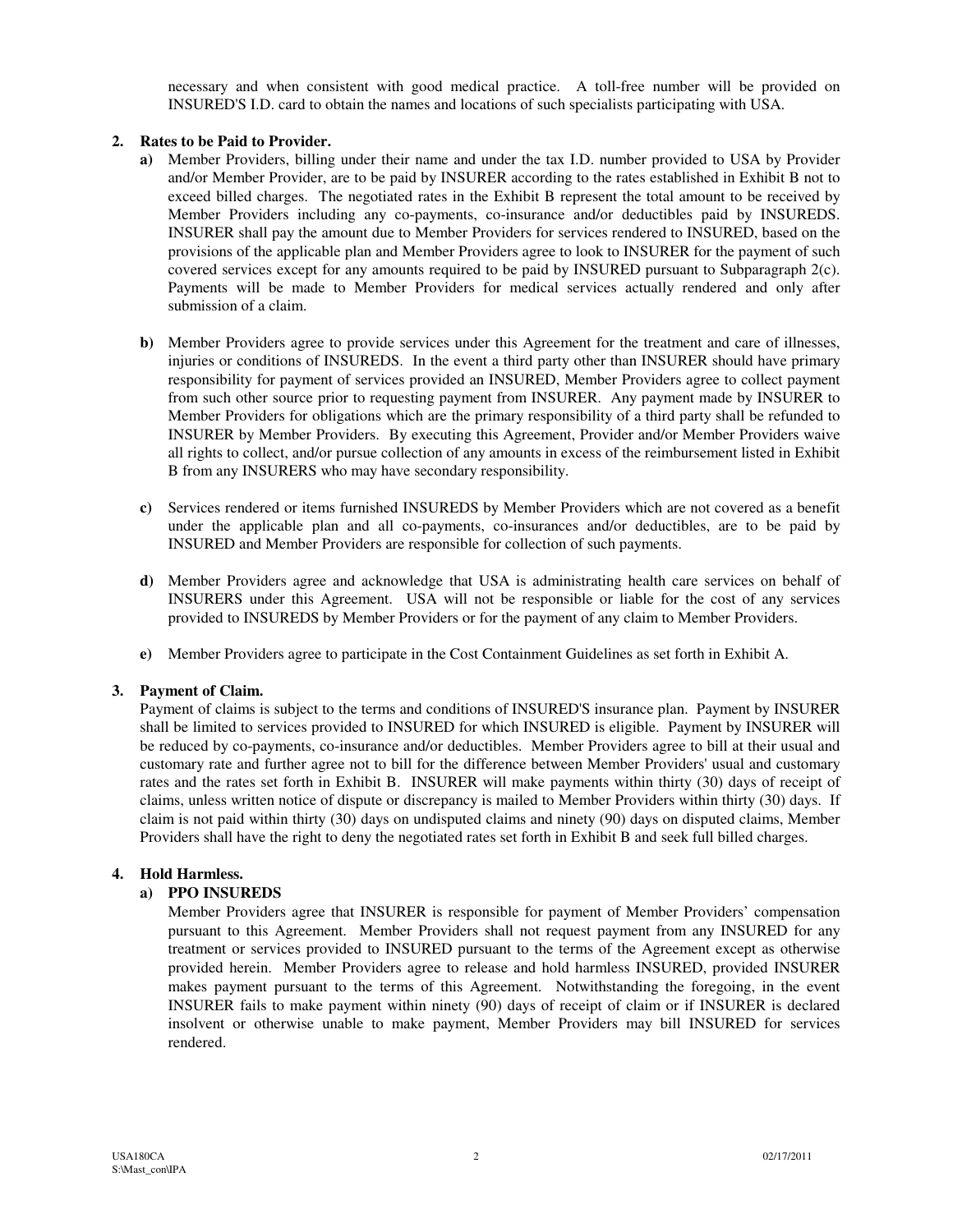#### **b) HMO INSUREDS**

Member Providers hereby agree that in no event, including but not limited to non-payment by INSURER, INSURER insolvency, or breach of this Agreement, shall Member Providers bill, charge, collect a deposit from, seek compensation, remuneration, or reimbursement from, or have any recourse against INSURED, or persons other than INSURER acting on their behalf for services provided pursuant to this Agreement. This provision shall not prohibit collection of supplemental charges (non-covered services) or co-payments on INSURER'S behalf made in accordance with the terms of the applicable plan between INSURER and INSURED.

Member Providers further agree that (1) this provision shall survive the termination of this Agreement regardless of the cause giving rise to termination and shall be construed to be for the benefit of INSURED, and that (2) this provision supersedes any oral or written contrary agreement now existing or hereafter entered into between Member Providers and INSURED or persons acting on their behalf. Any modifications, additions or deletions to the provisions of this clause shall be effective on a date no earlier than fifteen (15) days after the Commissioner of Insurance has approved such changes.

#### **5. Medical Records.**

- **a)** With the proper patient consent and in accordance with all local, state and federal laws governing confidentiality, Member Providers will make available to USA, INSURER, or as applicable all federal, state and local agents, copies of all medical records for the purpose of maintaining a quality assurance program required by USA or INSURER for a period of the greater of five (5) years from the date of treatment or consultation or the number of years that medical records are required to be kept under applicable governing laws.
- **b)** Member Providers shall furnish, upon request and without charge, all information reasonably required by USA to verify and substantiate its provision of medical services, the charges for such services, and the medical necessity for such services.

#### **6. Pre-Certification and Certification.**

It is the responsibility of Member Providers to verify with INSURER prior to the delivery of medical services in non-emergent situations and within forty-eight (48) hours or the next business day in emergency situations that any patient is an INSURED in good standing under the applicable plan and eligible for benefits, as well as to obtain information as to the extent and nature of INSURED'S benefits. Member Providers understand that it is their responsibility to verify eligibility and benefits allowing Member Provider to determine if/when precertification (pre-authorization) and certification (authorization) is required by the plan. Member Providers understand that an INSURED'S membership identification card is not a guarantee that the cardholder is an INSURED in good standing. INSURED'S I.D. card will display appropriate telephone numbers for benefit/eligibility verification.

Member Providers agree and acknowledge that USA has contracted with various INSURERS. INSURERS have elected at their discretion to secure services {pre-certification (pre-authorization), certification (authorization), case management and utilization management} from the vendor of their choice. While the requirements of the plan, as well as each vendor may vary, Member Providers agree, at a minimum to comply, free of charge, with the following:

Non-emergent and/or emergent facility admissions may require pre-certification/certification to be eligible for full benefits. Member Providers agree to phone the appropriate number provided on INSURED'S identification card to determine whether pre-certification/certification is required. Member Providers agree to notify the appropriate party prior to the delivery of medical services in non-emergent situations and within forty-eight (48) hours or the next business day in emergent situations. Member Providers should be prepared to provide the following information:

- a) Patient's name, sex, and date of birth
- b) INSURED'S name, address, social security number, and group/policy number
- c) Name of INSURER
- d) Pre-admission diagnosis(es)
- e) Name, address, and telephone number of the physician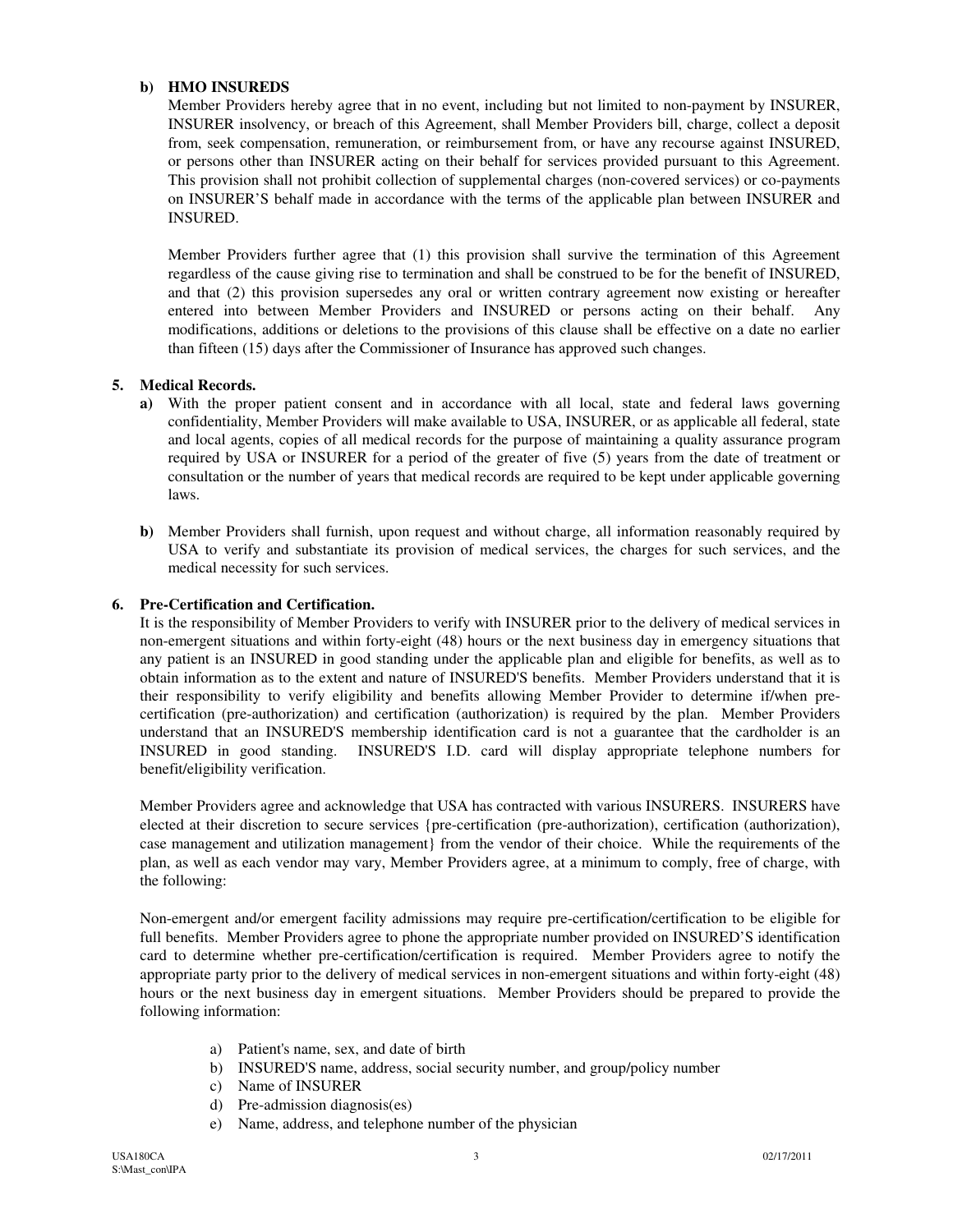- f) Date of service (admission or procedure date)
- g) Treatment and or surgical procedures

Member Providers further understand that pre-certification and certification are a determination of medical necessity. Pre-certification/certification shall be granted when the intensity level of the treatment and the level of care are appropriate with respect to the severity of the illness. Medical services will be pre-certified/certified based on the information provided to the appropriate party at the time of notification. Pre-certification and certification are not verification of eligibility and/or benefits. To verify eligibility and/or benefits, Member Providers must phone the appropriate number listed on INSURED'S identification card.

In the case of an admission, if the medical condition of INSURED is such that he/she cannot be discharged from the facility on the last day certified, Member Providers must call the appropriate telephone number on INSURED'S identification card on or before the last day certified to determine whether additional days may be certified. Benefits may be reduced for additional days which are not certified.

In the case of an admission, where INSURED'S illness, injury or condition (e.g. coma) prohibits INSURED from cooperating with Member Providers to identify himself/herself as an INSURED having access to USA's network, Member Providers agree to notify the appropriate party as soon as Member Providers are able to identify INSURED.

Emergent admissions may be payable if they **a)** are certified or **b)** meet the conditions of an emergency as defined below:

An emergency (according to the federal definition) is:

- **1)** A medical condition manifesting itself by acute symptoms of sufficient severity (including severe pain) such that the absence of immediate medical attention could reasonably be expected to result in:
	- (i) placing the health of the individual (or, with respect to a pregnant woman, the health of the woman or her unborn child) in serious jeopardy; or
	- (ii) serious impairment to bodily functions; or
	- (iii) serious dysfunction of any bodily organ or part; or
- **2)** With respect to a pregnant woman who is having contractions:
	- (i) that there is inadequate time to effect a safe transfer to another hospital before delivery; or
	- (ii) that transfer may pose a threat to the health or safety of the woman or the unborn child.

#### **7. Change in Terms and Benefits.**

It is agreed by the parties hereto that the benefits, terms and conditions of the various agreements between INSURER and INSURED of any plan may be changed during the term of this Agreement without notice. However, such changes will not affect this Agreement unless agreed to by Provider and USA.

#### **8. Termination of Coverage of INSUREDS.**

Coverage for each INSURED may be terminated by INSURED or INSURER. When an INSURED whose coverage has terminated receives services from a Member Provider, Member Providers agree to bill INSURED directly. INSURER shall not be liable to Member Providers for any bills incurred by an INSURED whose coverage has been terminated.

#### **9. Duration.**

The initial term of this Agreement shall be a period of one (1) year from the date of execution of this Agreement by USA. During that time, Provider agrees that the reimbursement listed in Exhibit B will not be subject to increase. This Agreement shall automatically renew for successive one (1) year terms on the anniversary date of this Agreement and shall remain in force until termination as provided for in Section 10 (Termination) of this Agreement.

#### **10. Termination.**

Either party to this Agreement may elect to terminate this Agreement, without cause, at any time by giving one hundred eighty (180) days prior written notice to the other party. Said notice shall clearly explain the reason giving rise to termination to be considered in compliance with this Section.

USA may terminate this Agreement at any time for immediate cause, which includes, but is not limited to: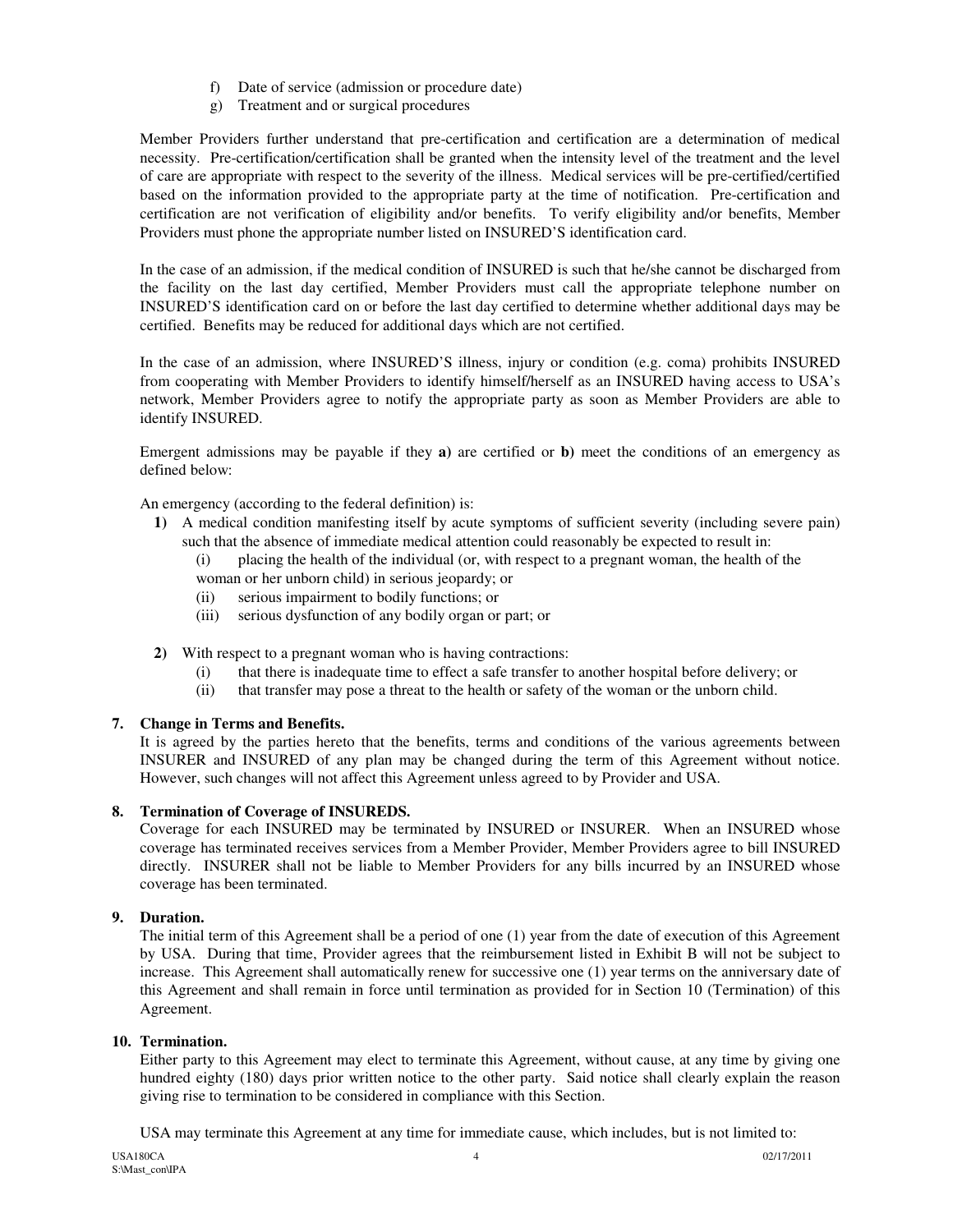- **a)** The conviction of Provider of a felony.
- **b)** Unprofessional conduct by or on behalf of Provider as defined by the laws of the state where services are rendered.
- **c)** Provider's filing of bankruptcy (whether voluntary or involuntary), declaration of insolvency, or the appointment of a receiver or conservator of its assets.

USA may terminate a Member Provider's participation for immediate cause, without terminating this Agreement as a whole which includes, but is not limited to:

- **a)** The failure of a Member Provider to maintain or obtain a license to practice medicine in the state where services are provided.
- **b**) The failure of a Member Provider to obtain and/or maintain hospital privileges at a hospital or ambulatory health care facility contracted with USA.
- **c)** The cancellation of a Member Provider's coverage or insurability under his/her professional liability insurance.
- **d)** The conviction of a Member Provider of a felony.
- **e)** Death of a Member Provider.
- **f)** Unprofessional conduct by or on behalf of a Member Provider as defined by the laws of the state where services are rendered.
- **g)** Member Provider's filing of bankruptcy (whether voluntary or involuntary), declaration of insolvency, or the appointment of a receiver or conservator of his/her assets.

In the event this Agreement, or a Member Provider is terminated for immediate cause, termination shall be effective upon receipt of written notification.

USA may also terminate this Agreement or a Member Provider for reasons other than immediate cause. Those reasons may include, but are not limited to, a breach of any provision contained in this Agreement, habitual neglect, or the continued failure of Provider and/or a Member Provider to perform his/her professional duties. If termination is for reasons other than immediate cause, USA will notify Provider and/or Member Provider in writing, stating the reason for termination, and giving Provider and/or Member Provider sixty (60) days in which to cure.

If Provider and/or a Member Provider has failed to effect a satisfactory cure within the sixty (60) day cure period, of all reasons stated in the notice of termination, termination shall be effective on the tenth (10th) day following the expiration of the sixty (60) day cure period.

#### **11. Notice to INSURER of Termination of Agreement**

In the event this Agreement is terminated by either party in accordance with the procedure set forth herein, USA shall notify INSURER. Provider agrees to notify Member Providers and Member Providers will notify INSUREDS, prior to giving service, that this Agreement is no longer in effect.

#### **12. Accuracy of Information.**

Provider represents and warrants that all information provided to USA is true and accurate in all respects and acknowledges that USA is relying on the accuracy of such information in entering into and continuing the term of this Agreement. Provider shall promptly notify USA, without request, of any change in the information provided.

#### **13. Independent Contractor.**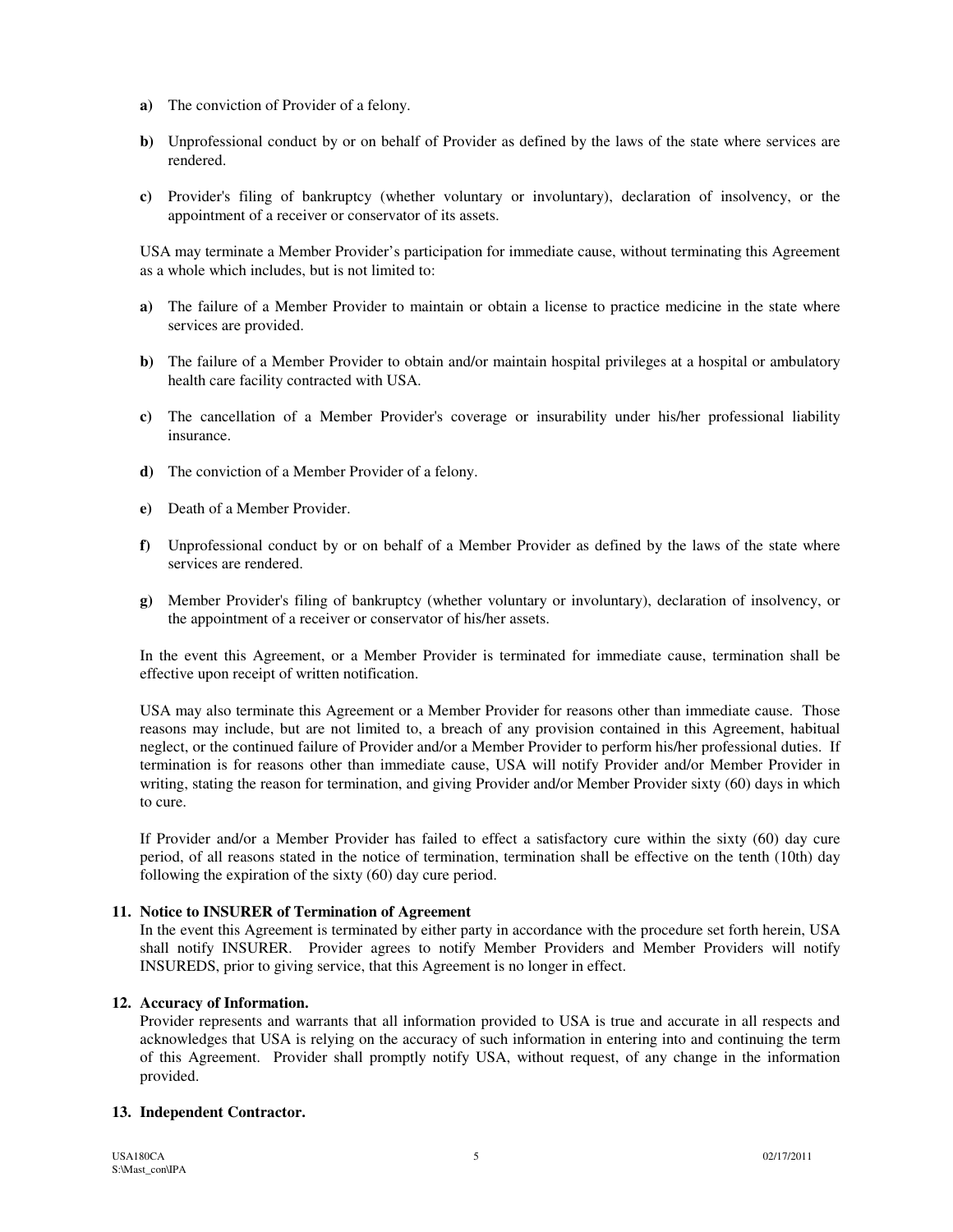- **a)** In entering into and complying with this Agreement, USA is at all times performing as an independent contractor. Nothing in this Agreement shall be construed or be deemed to create a relationship of employer and employee, principal and agent, partnership, joint venture, or any relationship other than that of independent parties contracting with each other solely to carry out the provisions of this Agreement for the purposes recited herein.
- **b)** Member Providers shall be responsible for the treatment and medical care provided to each INSURED that Member Providers treat.

#### **14. Confidentiality.**

Each party may, in the course of the relationship established by this Agreement, disclose to the other party in confidence non-public information concerning such party's earnings, volume of business, methods, systems, practices, plans, purchaser discounts and contract terms, or other confidential or commercially valuable proprietary information (collectively referred to as "Confidential Information"). Each party acknowledges that the disclosing party shall at all times be and remain the owner of all Confidential Information disclosed by such party, and that the party to whom Confidential Information is disclosed may use such Confidential Information only in furtherance of the purposes and obligations of this Agreement. The party to whom any Confidential Information is disclosed shall use its best efforts, consistent with the manner in which it protects its own Confidential Information, to preserve the confidentiality of any such Confidential Information which such party knows or reasonably should know that the other party deems to be Confidential Information.

The party to whom Confidential Information is disclosed shall not use said information to the disadvantage of or in competition against the disclosing party. It is understood by each party that any Confidential Information disclosed is non-public information which is of great value to the disclosing party and that a breach of the foregoing confidentiality provision would cause irreparable damage. In the event of such a breach, the injured party shall have the right to seek and obtain in any court of competent jurisdiction an injunction to restrain a violation or alleged violation by the other party of this covenant together with any damages that the party may suffer in the event of such a breach.

#### **15. Disputes.**

USA agrees to attempt resolution of any dispute that may arise between Member Provider and INSURER from services delivered by Member Provider to an INSURED of INSURER. USA will act as a mediator between Member Provider and INSURER to resolve the dispute. Member Provider agrees to cooperate with USA acting as mediator, and INSURER in resolving the dispute. Cooperation includes providing any documentation requested by USA. If the mediation does not result in the resolution of the dispute, USA agrees to notify the parties in writing, and the parties may then seek any other means of resolution of the dispute.

If there is a dispute between the parties concerning the interpretation, performance or lack of performance of any term, condition or provision of this Agreement, the parties agree that they will submit the dispute to mediation with a third party neutral prior to filing a lawsuit. If the mediation does not result in a resolution of the dispute, then the parties may file suit to resolve the dispute. The parties agree that jurisdiction for any lawsuit filed by either party to enforce or interpret any provision, term or condition of this Agreement shall be brought in a court of competent jurisdiction in the State of Texas, and that venue for that suit shall be in Travis County, Texas. The prevailing party in any lawsuit brought pursuant to this paragraph shall be entitled to recover its reasonable attorney's fees and costs from the non-prevailing party.

#### **16. Responsibility of the Parties.**

Each party agrees it shall not be responsible for any claims, losses, damages, liabilities, costs, expenses or obligations arising out of or resulting from the negligent or willful misconduct of the other party, its officers, employees or agents in the performance of services pursuant to this Agreement.

#### **17. Notices.**

All notices, requests, or correspondence required under this Agreement shall be in writing, and delivered by United States mail to: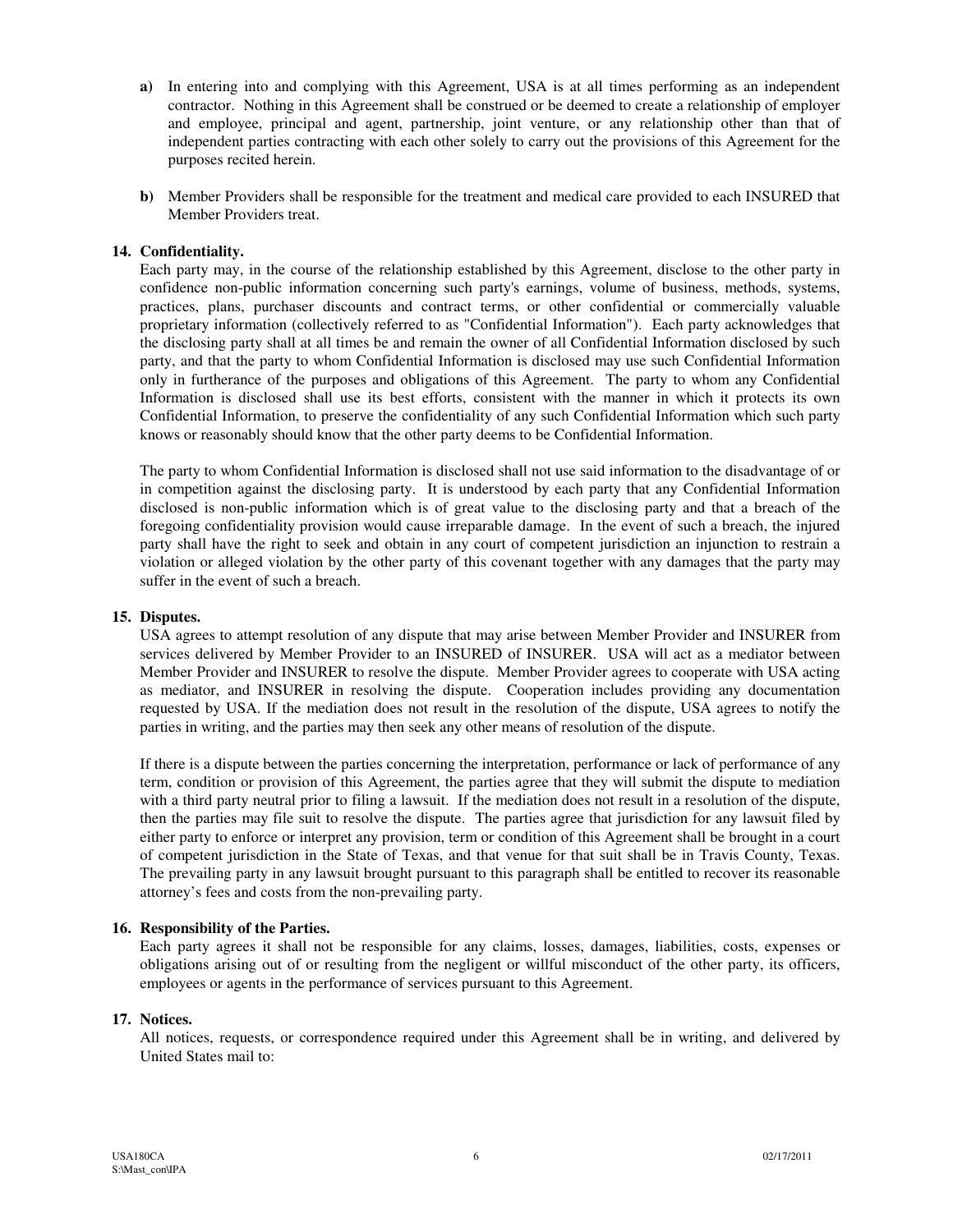#### **a)** If to USA:

 USA MANAGED CARE ORGANIZATION, INC. 1250 South Capital of Texas Highway Building 3, Suite 500 Austin, Texas 78746 Attention: Provider Relations E-mail Address: info@usamco.com

**b)** If to Provider:

l

| Attention:      |  |  |
|-----------------|--|--|
| E-mail Address: |  |  |

Either party may change the address to which communications are to be sent by giving written notice. All communications will be directed to Provider at the most current address on file with USA.

#### **18. Attorney's Fees.**

If it shall become necessary for either USA, Provider and/or Member Providers to employ an attorney to enforce or defend its rights under this Agreement, the non-prevailing party in any arbitration, legal action, or proceeding shall reimburse the prevailing party for its reasonable attorney's fees and costs of suit in addition to any other relief to which such party is entitled.

#### **19. Partial Invalidity.**

If any part, clause or provision of this Agreement is held to be void by a court of competent jurisdiction, the remaining provisions of this Agreement shall not be affected and shall be given such construction, if possible, as to permit those remaining provisions to comply with the minimum requirements of any applicable law and the intent of the parties hereto.

#### **20. Waiver.**

A party's waiver of a breach of any term of this Agreement shall not constitute a waiver of any subsequent breach of the same or another term contained in the Agreement. A party's subsequent acceptance of performance by the other party shall not be construed as a waiver of a preceding breach of this Agreement other than failure to perform the particular duties so accepted.

#### **21. Controlling Law.**

This Agreement and all questions relating to its validity, interpretation, performance and enforcement shall be governed by and construed in accordance with the laws of the state where services are being provided.

#### **22. Conformity with State Statutes.**

Any provision of this Agreement which is in conflict with the statutes, local laws, or regulations of the state in which services are provided is hereby amended to conform to the minimum requirements of such statutes.

#### **23. Entire Agreement.**

This Agreement and Exhibits A, B, and C contain the entire understanding between the parties hereto with respect to the subject matter hereof and supersedes all prior Agreements and understandings, expressed or implied, oral or written. Any material change to this Agreement's language or rates must be in writing and signed by duly authorized officers or representatives of Provider and USA. Non-material changes can be communicated via notifications. If neither party disapproves of a notification in writing within thirty (30) days, such notice will be considered accepted and binding. No other third party, including but not limited to any INSUREDS and INSURERS, shall be required to consent or receive notice of any such amendment or notice in order for the amendment or notice to be effective and binding upon the parties to this Agreement.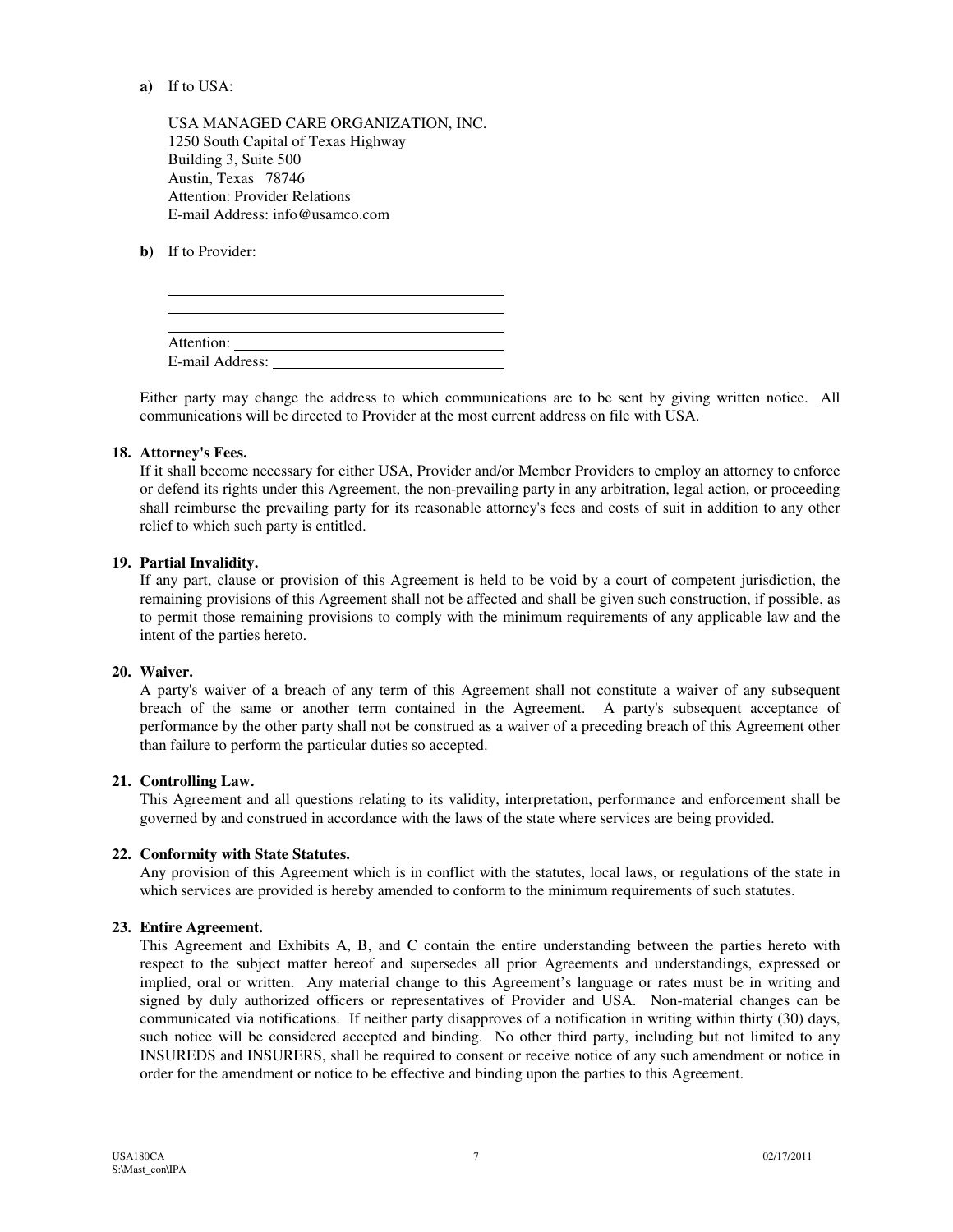#### **24. Title Not to Affect Interpretation.**

The paragraph and subparagraph headings in this Agreement are for convenience only and they form no part of this Agreement and shall not affect its interpretation.

#### **25. Execution in Counterparts.**

This Agreement may be executed in any number of counterparts including facsimiles. Each counterpart shall be deemed to be an original against any part whose signature appears thereon, and all of which shall together constitute one and the same instrument.

#### **26. Force Majeure.**

Neither party shall be liable nor deemed to be in default for any delay or failure in performance under this Agreement or other interruption in the discharge of its responsibility, either directly or indirectly, from acts of God, civil or military authority, acts of public enemy, war, accidents, fires, explosions, earthquakes, floods, failure of transportation, machinery or supplies, vandalism, strikes or other work interruptions by employees, or any similar or dissimilar cause beyond the reasonable control of either party.

#### **27. Survival.**

In the event this Agreement is terminated as set forth herein, Sections 4, 14, 16, 18, 21, 27, 28 and 34 shall survive the termination of this Agreement.

#### **28. Termination Responsibilities.**

In accordance with Section 10 (Termination) or any termination of this Agreement, or any product herein said termination shall have no effect upon the rights or obligations of the parties arising out of any transactions occurring prior to the effective date of such termination. Member Providers agree to accept, as payment in full, the rates in Exhibit B for services rendered to an INSURED who is inpatient upon the effective date of such termination or undergoing a course of treatment, until INSURED is discharged or safely transferred to a participating USA facility, or completes said course of treatment.

#### **29. Discrimination.**

Member Providers agree to provide services for INSUREDS within the normal scope of Member Provider's medical practice. These services shall be accessible to INSUREDS, and made available to them, without limitation or discrimination, to the same extent as they are made available to other patients of Member Providers, and in accordance with accepted medical and professional practices and standards applicable to Member Provider's other patients.

#### **30. Network Recognition.**

USA maintains a current contracted carrier/payor (INSURER) list indicating clients who have directly contracted with USA for use of USA's network and services. INSURERS shall identify USA's network with USA's name

#### **30. Updates.**

In accordance with Exhibit C, Provider agrees to the Original Roster and Subsequent Update Requirements. Provider understands, with respect to any additions, deletions or changes to Member Providers information, the effective date of such information shall be no earlier than the date received by USA. USA shall accept no retroactive notifications, unless specifically agreed to by USA in writing. Provider shall be responsible for all discounts applied which are related to the untimely notification. Provider may not bill INSUREDS for such discounts. Provider and Member Providers agree to provide a timely response to all inquires by USA relative to the administration of this Agreement.

#### **31. Insurance.**

Member Providers shall, throughout the duration of this Agreement, maintain malpractice insurance, professional liability insurance, a program of self-insurance, an escrow account or other equivalent means to demonstrate Member Providers' ability to insure against, protect, or pay malpractice claims in an amount which is the greater of that which is required by the state in which services are rendered, that amount which is required by Facility to maintain active clinical privileges or \$100,000 (one hundred thousand dollars) per occurrence and \$300,000 (three hundred thousand dollars) in the aggregate.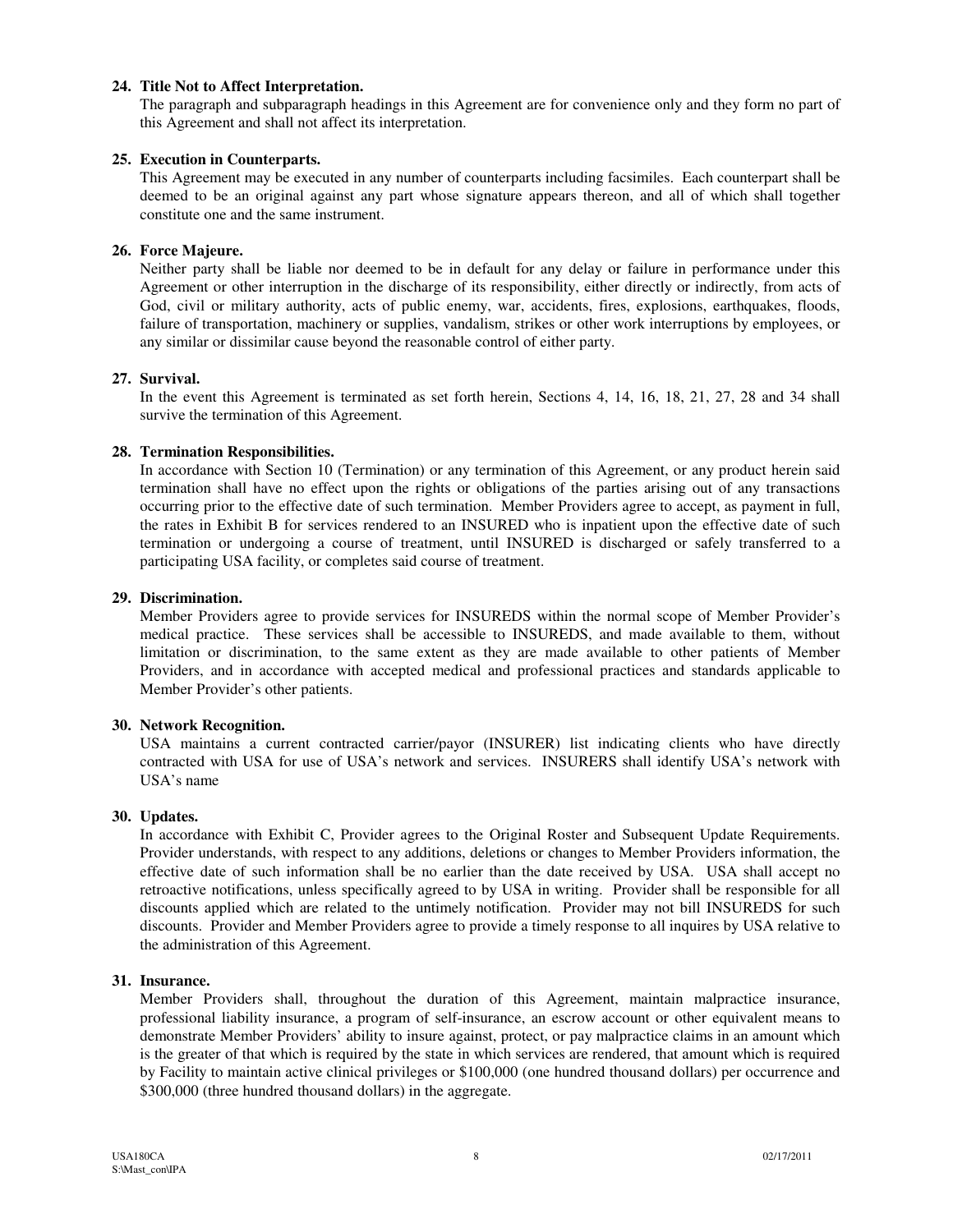Provider agrees to keep in full force and effect during the term of this Agreement and provide USA with evidence of, insurance policies of malpractice, professional liability and general liability in amounts as required by statute in those state(s) in which Provider is licensed to provide services and conduct business.

#### **32. Licensure.**

Member Providers shall, throughout the duration of this Agreement, be required to maintain any and all licenses and certificates as may be required by the state in which Provider provides services.

#### **33. Warranty of Authority by Attorney-in-fact.**

Provider hereby warrants to USA that it is duly authorized and appointed by Member Providers, as identified in accordance with Exhibit C, to enter into this Agreement on Member Provider's behalf. Provider further warrants that it is duly authorized to bind Member Providers to the terms and conditions contained herein and that such grant of authority has not been revoked, but remains in full force and effect as of the date of execution of this Agreement.

#### **34. Claim Disputes.**

Member Provider may, for a period of 90 (ninety) days from the receipt of payment of a claim, review the payment and provide to INSURER written notice of any perceived underpayment. INSURER will reimburse Member Provider the amount of the underpayment within 30 (thirty) days provided documentation substantiates the payment error. After the 90 (ninety) day period has expired, payment of that claim is final and may not be disputed for any reason.

#### **35. Assignment. (TN Providers Only)**

- **a)** Provider acknowledges that a listing of contracted member providers are leased to USA's payors or agents, including workers' compensation insurers or self funded insureds (INSURERS).
- **b)** Provider acknowledges that INSURERS may pay member provider according to the payment schedule outlined in Exhibit B, even if less than the state workers' compensation fee schedule.

Upon renewal of this Agreement and USA's receipt of written notice by Provider, member provider may elect to decline to participate with USA solely to serve workers' compensation INSURERS.

This Agreement is effective upon the date of execution by USA.

| For and on behalf of:                                                                                                      | For and on behalf of: |  |  |
|----------------------------------------------------------------------------------------------------------------------------|-----------------------|--|--|
| USA MANAGED CARE ORGANIZATION, INC.<br>1250 South Capital of Texas Highway<br>Building 3, Suite 500<br>Austin, Texas 78746 |                       |  |  |
| Date                                                                                                                       | Date                  |  |  |
| <b>Signature</b>                                                                                                           | <b>Signature</b>      |  |  |
| <b>Printed Name</b>                                                                                                        | <b>Printed Name</b>   |  |  |
| <b>Title</b>                                                                                                               | <b>Title</b>          |  |  |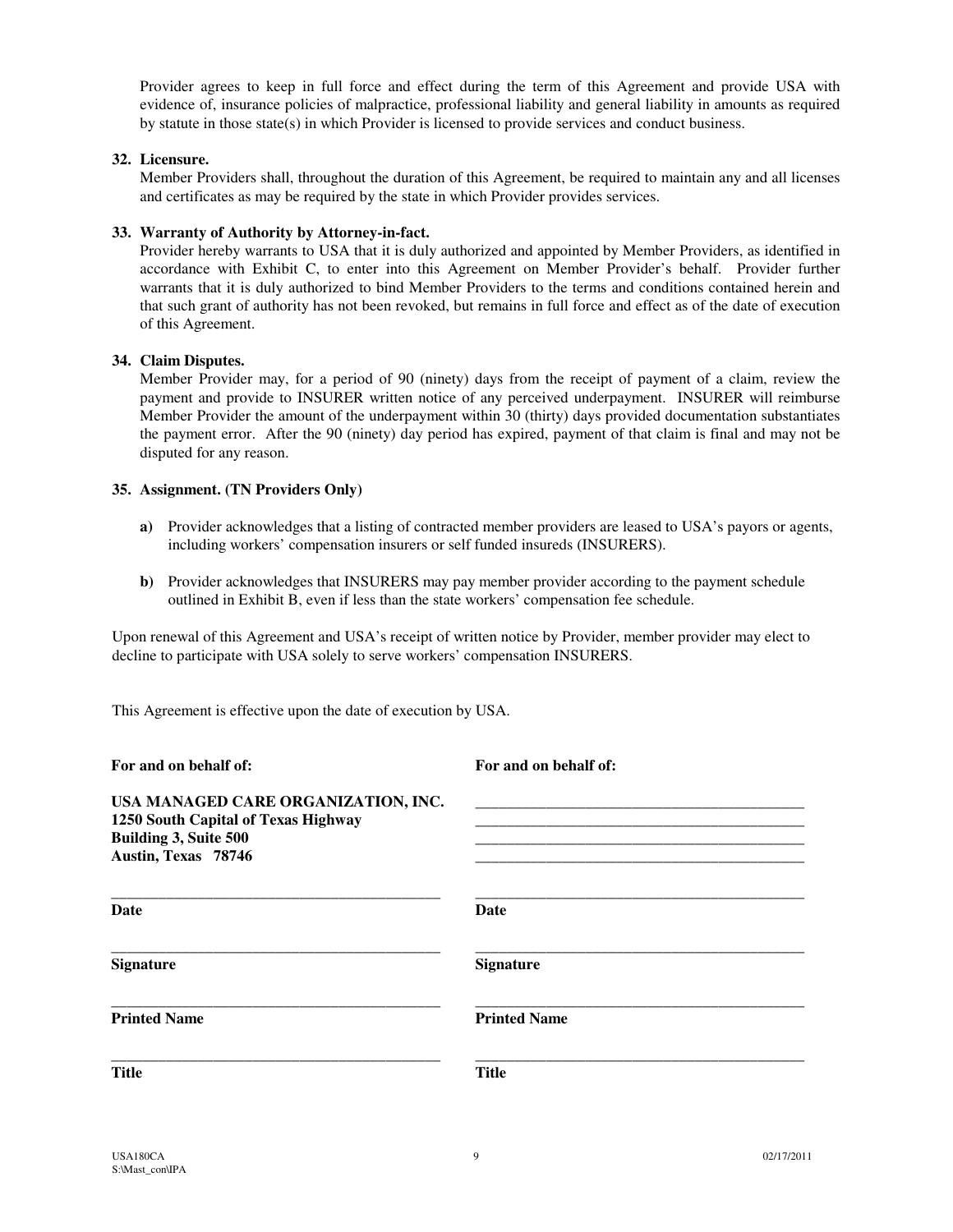### **EXHIBIT A COST CONTAINMENT GUIDELINES**

- 1. Member Providers agree to provide health care service in conformity with accepted prevailing medical, surgical, chiropractic, physical therapy and mental health/substance abuse practices in the community in which Member Providers practice.
- 2. Member Providers agree to utilize participating facilities, providers, and ancillary services (i.e., laboratory, x-ray, ultrasound, Hubbard Tank, isokinetic equipment, etc.) when not available in Member Providers' offices, and when consistent with good medical practice.
- 3. Member Providers agree to perform pre-admission testing whenever INSURED is to be hospitalized.
- 4. Member Providers agree to encourage the use of generic drugs, whenever medically possible, and when in the best interest of the patient.
- 5. Member Providers agree not to bill separately for components of a procedure to increase reimbursement.
- 6. While Utilization Management is primarily conducted by telephone, certain situations may require an onsite visit. Should this occur, Member Providers agree to accept Utilization Review Representatives on Member Providers' office setting for the purpose of reviewing medical records pertinent to continued stay or retrospective review of INSURED. Utilization Review Representatives agree to conduct reviews in accordance with Member Provider's policies.
- 7. Member Providers agree to promote and implement the aggressive treatment of an INSURED that will encourage the timely return to a quality standard of life as well as employment.
- 8. Member Providers agree to follow treatment guidelines equivalent to those required by the state in which Member Providers provide services or as outlined by Member Provider's specialty.
- 9. Member Providers agree to ONLY provide those services actually necessary to effectively treat an INSURED and ONLY provide treatment that does not constitute "maintenance care". Maintenance care is defined as treatment that has no definable condition and the treatment goal is only to maintain INSURED'S condition of health. Member Providers agree to ONLY perform those tests which are needed to properly diagnose and treat INSURED.

Current INSURED medical records shall immediately be made available by Member Providers, upon request, with proper patient authorization, for the purpose of concurrent review and retrospective review.

In addition to the above, when Member Providers are treating a work-related illness/injury;

- 1. Member Providers agree to provide INSURED with a return to work agenda, treatment plan and Member Provider's expectations of functional capacity concurrent with treatment. Member Providers agree, with the proper patient consent, to share this information with case managers assigned to the claim, adjusters, employers and other health care professionals who may be involved with the claim.
- 2. Member Providers agree when performing and/or assisting in the assessment of INSURED for the purpose of establishing Impairment Ratings and Disability Ratings, to utilize AMA Guidelines to Physical Impairment or those guidelines that may be required by the state in which Member Providers provide services.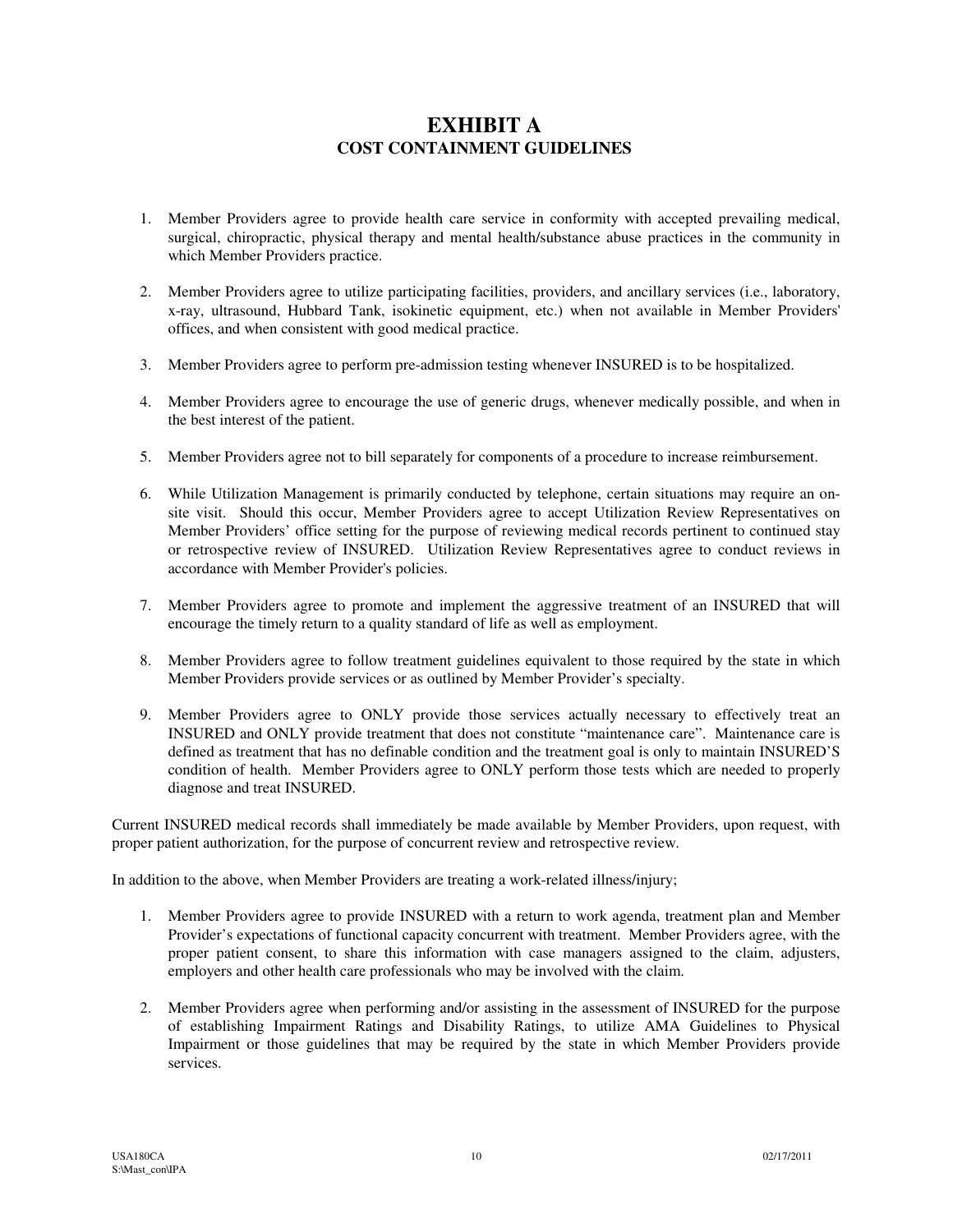# **EXHIBIT B**

**PPO Payment Schedule** 

# **NOT VALID WITHOUT EXHIBIT B**

# SIGNATURE PAGE

# Please contact USA MCO's Network Development at **1-800-872-0820 ext. 4887**

or

providermarketinginfo@usamco.com for full Payment Schedule and Signature Page.

| For and on behalf of:                                                                                                      | For and on behalf of: |  |
|----------------------------------------------------------------------------------------------------------------------------|-----------------------|--|
| USA MANAGED CARE ORGANIZATION, INC.<br>1250 South Capital of Texas Highway<br>Building 3, Suite 500<br>Austin, Texas 78746 |                       |  |
| <b>Date</b>                                                                                                                | <b>Date</b>           |  |
| <b>Signature</b>                                                                                                           | <b>Signature</b>      |  |
| <b>Printed Name</b>                                                                                                        | <b>Printed Name</b>   |  |
| <b>Title</b>                                                                                                               | <b>Title</b>          |  |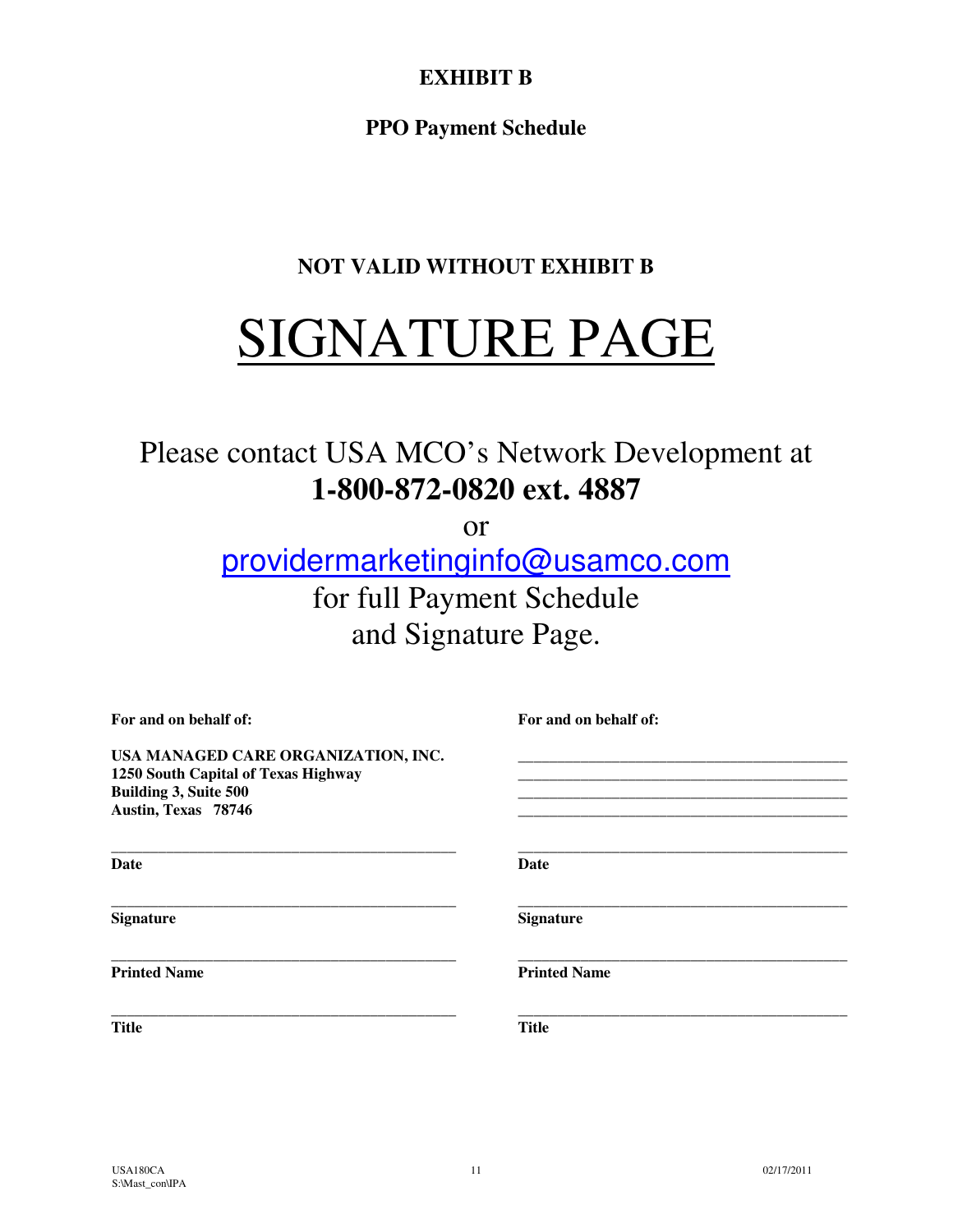## **EXHIBIT C ORIGINAL ROSTER AND SUBSEQUENT UPDATE REQUIREMENTS**

Provider agrees to supply to USA the following information for each Member Provider participating under this Agreement. All subsequent updates provided to USA shall consist only of additions/deletions/changes to the information supplied upon inception. Such additions shall include only those Member Providers who meet the requirements set forth in the Declaration of Standards for Participation.

- 1) Name
- 2) Degree (M.D., D.O., D.P.M., etc.)
- 3) Specialty **\****Your selection must be consistent with Member Provider's licensure, board specialties and sub-specialties.*
- 4) Tax Identification Number
- 5) Tax Identification Number is registered to: (Group name/Corporation Name)
- 6) Physical Address(es) (At which Member Provider will be providing services under this Agreement)
- 7) Billing Address (If different than physical address)
- 8) Provider E-mail address
- 9) Telephone Number including area code
- 10) Fax Number including area code
- 11) All active, unrestricted hospital(s) staff privileges and ambulatory surgery center(s) privileges
- 12) State licensed (license number, effective date, expiration date)
- 13) Medicaid Number
- 14) Medicare Number
- 15) UPIN Number
- 16) CLIA Certification (certification number, effective date, expiration date)
- 17) Federal DEA Certificate (registration number, date issued, expiration date) OR
- 18) CDS Certificate (registration number, effective date, expiration date)

Provider hereby acknowledges that all Member Providers shall be considered participants of all products included in the Agreement, unless expressly indicated in the box provided below or in subsequent updates supplied to USA by the Provider.

| Provider is participating in the following:                               |  | N <sub>0</sub> | VBP |
|---------------------------------------------------------------------------|--|----------------|-----|
| Group/Accident Health [USA Health & Wellness Network (USA H & W Network)] |  |                |     |
| Work Related Injury/Illness [USA Workers' Injury Network (USA WIN)]       |  |                |     |
| <b>Motorist Medical</b>                                                   |  |                |     |
| <b>HMO</b>                                                                |  |                |     |
| Medicare Select (USA Medicare Select)                                     |  |                |     |
| Mental Health                                                             |  |                |     |

*VBP: Varies By Physician*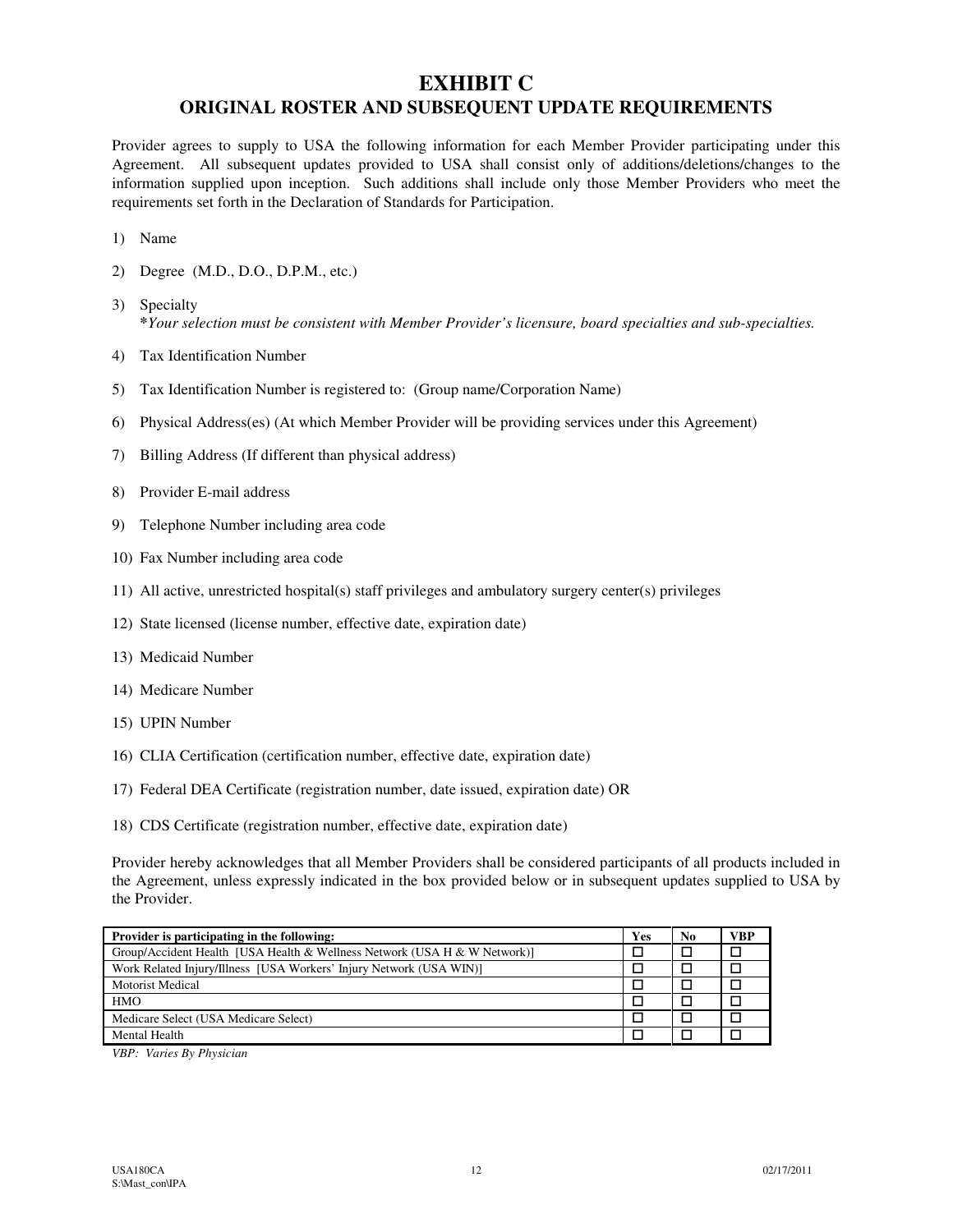# **Contact Sheet For**

# **\_\_\_\_\_\_\_\_\_\_\_\_\_\_\_\_\_\_\_\_\_\_\_\_\_\_\_\_\_\_\_\_\_\_\_\_\_ (Group Name)**

*The following person(s) will be the USA's contact(s) for the above named physician group (IPA).* 

# **CONTRACTING:** Name: Title: E-mail Address: Telephone Number: ( ) Fax Number: ( ) **PROVIDER UPDATES:** Name: Title: E-mail Address: Telephone Number: ( ) Fax Number: ( ) **CEO / PRESIDENT / DIRECTOR** Name: Title: E-mail Address: Telephone Number: ( ) Fax Number: ( )

*This information shall remain valid until USA is notified, in writing, by the above mentioned physician group of any changes.*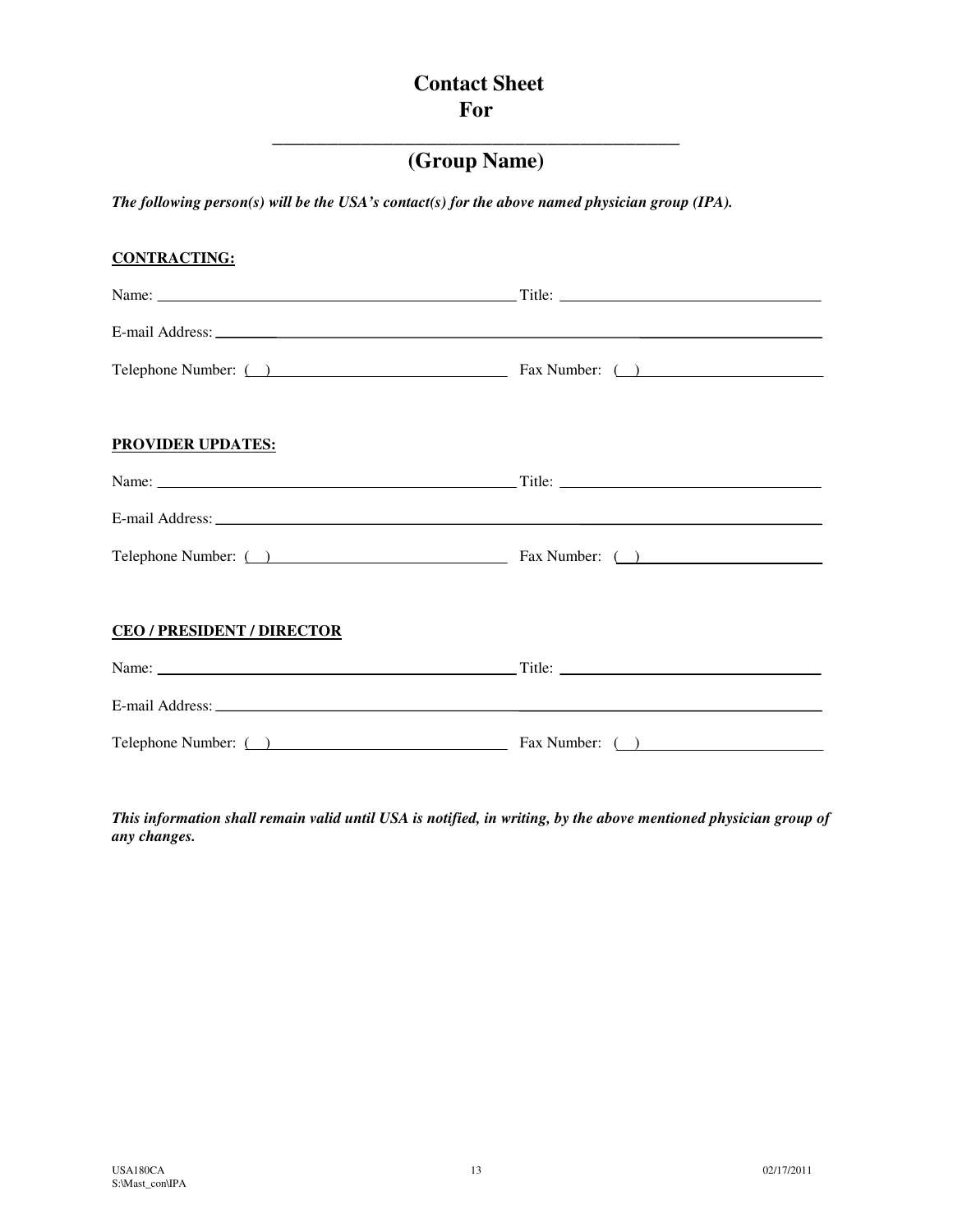

# **DECLARATION OF STANDARDS FOR PARTICIPATION**

THIS Declaration is made by and between \_\_\_\_\_\_\_\_\_\_\_\_\_\_\_\_\_\_\_\_\_\_\_\_\_\_\_\_\_\_\_\_\_\_\_\_\_\_\_\_\_\_\_\_\_\_\_\_ (hereinafter referred to as Provider) and USA Managed Care Organization, Inc. a Texas Corporation (hereinafter referred to as USA).

For the purposes of this document, Member Providers shall refer to only those members of Provider who meet the Minimum Standards for Member Provider Credentialing and Re-credentialing. Only those Member Providers who meet the Minimum Standards for Member Provider Credentialing and Re-credentialing are eligible to participate under the Health Care Service Provider Agreement (IPA).

THIS Declaration shall serve to acknowledge the understanding of all parties with respect to USA's Declaration of Standards for Participation.

Provider acknowledges that USA is committed to the maintenance and assessment of the credentials of Member Providers within the network.

Provider represents, warrants and certifies and USA is entitled to rely thereon, that Member Providers meet or exceed USA's Minimum Standards for Member Provider Credentialing and Re-credentialing (identified in the attachment) at the time of execution of a Health Care Service Provider Agreement (IPA) and compliance with these standards shall continue throughout the term of the Agreement. Non-compliance shall result in immediate termination of the Agreement, in whole or in part, pursuant to the termination provision of said Agreement.

Credentialing/recredentialing may be fully or partially delegated to Provider and/or its delegates if their policies and procedures meet or exceed USA's standards, policies and procedures. Provider, on behalf of itself and/or its delegates, further represents, warrants and certifies and USA is entitled to rely thereon, that the Provider has developed, implemented and completed a process to gather, verify and report Member Provider credentials. Delineated credentialing and recredentialing policies and procedures designed to confirm information reported to and used by the Provider to support the selection and evaluation of Member Providers is current, accurate, comprehensive and meet or exceed the processes outlined in the attached Minimum Standards for Member Provider Credentialing and Re-credentialing. Re-credentialing processes must be performed every three (3) years and include a method of collection and verification of any Member Provider status information subject to change (i.e., licenses, insurance status, hospital privileges, etc.).

USA reserves the right to ensure Provider compliance and request verification of the Minimum Standards for Member Providers as contained herein and verify the Provider's credentialing and recredentialing procedures. USA may, at any time, require Provider to supply within 15 (fifteen) business days any and all personal Member Provider information, copies of any and all licenses, registrations, certifications, or insurance certificates, or in the case of a periodic audit, all of the information required in the Minimum Standards for Member Provider Credentialing and Re-Credentialing for a percentage of Provider's Member Providers. It is the responsibility of Provider to maintain/obtain any release required in the furtherance of providing such information to USA. This information may be requested in writing by USA during the term of any Health Care Service Provider Agreement (IPA) executed by and between USA and Provider, and for a period of 5 (five) years after the termination of such Agreement.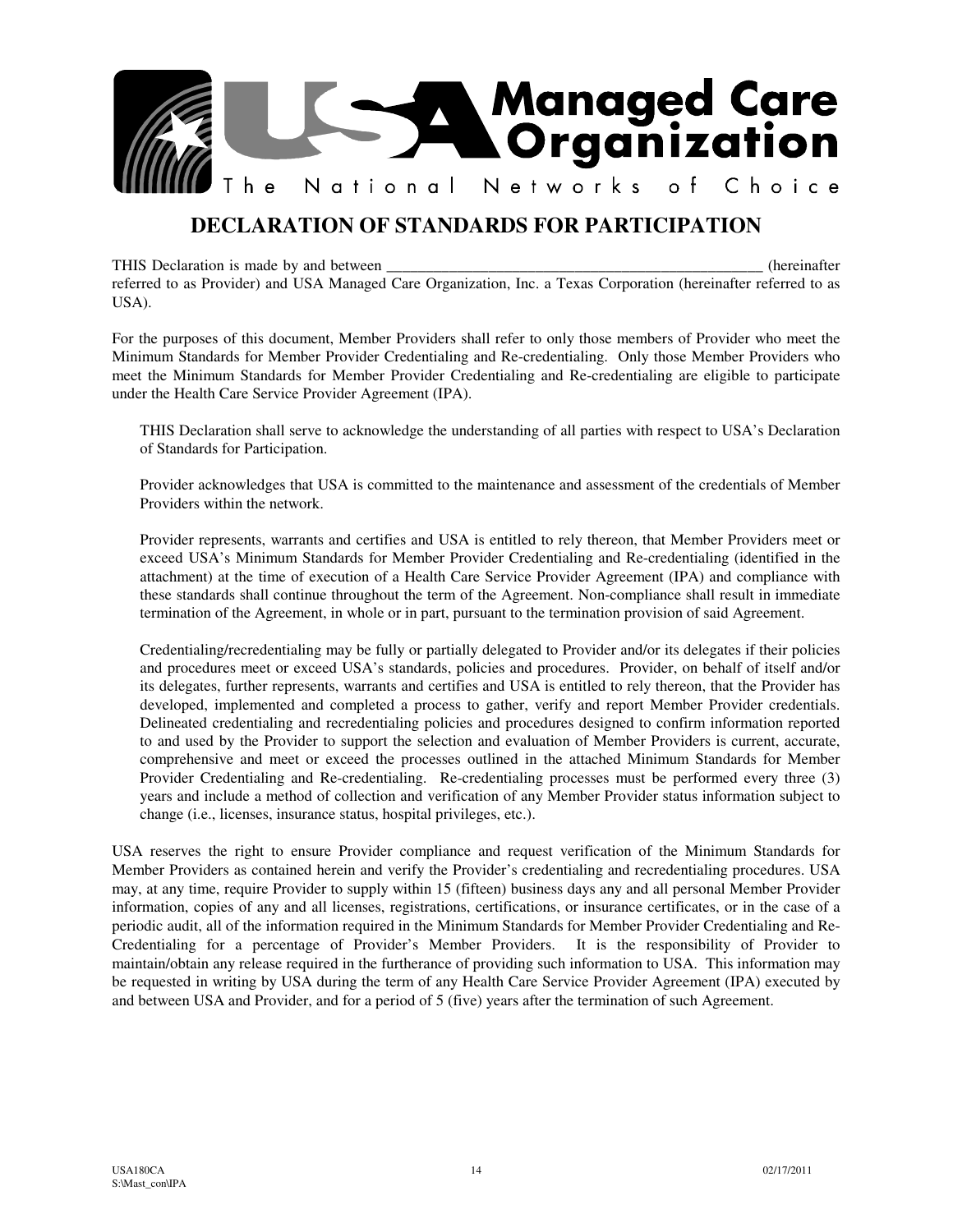# **MINIMUM STANDARDS FOR MEMBER PROVIDER CREDENTIALING AND RE-CREDENTIALING**

#### •**All Member Providers must complete an application to provide the necessary confirmations and attestations of at least the following;**

-Current unrestricted license to practice medicine;

-Clinical privileges in good standing with at least one USA paneled facility designated by the Member Provider as the primary admitting facility (see clinical privileges exception);

-Valid DEA or CDS certificate (if practice allows prescribing);

-Graduation from medical school (MD's and DO's);

-Completion of an approved residency program (MD's and DO's);

-Graduation from Post Graduate Program (Allied Health Professionals);

-Current, adequate malpractice insurance; and

- -5 years work history;
- -5 years professional liability claims history including out of court settlements or dropped/closed cases;

-History of loss of license and/or felony convictions;

-History of loss or limitations of privileges or disciplinary activity, including, but not limited to, letters of concern, admonition, or censure;

-History of voluntary or involuntary termination of medical staff membership;

-History of voluntary or involuntary limitation, reduction, or loss of clinical privileges at a facility or setting or network;

-Willingness to provide immediate notice to Provider of any license restrictions, probations, suspensions or revocations;

-Attestation to the correctness and completeness of the application;

-Attestation to Member Provider's physical and mental health status and;

-Attestation to the lack of impairment due to chemical dependency/substance abuse.

Additional information may be obtained from recognized monitoring organizations. This may include, but is not limited to, the National Practitioner Data Bank (NPDB).

#### •**Member Providers (physicians) must maintain active, unrestricted clinical privileges with at least one USA paneled facility;**

**Exception**: Non-medical allied health providers may not hold facility privileges. Provider must perform primary source verifications with the following supporting documentation:

Two letters of recommendation must be provided from peers or physicians in same or similar specialty, not associated in the same group, preferably from an in-network provider, personally acquainted with the applicant's professional and clinical performance either in a teaching facility or in other healthcare settings. These letters must address the length of professional acquaintance, clinical competence, moral and ethical behavior of the applicant.

**Exception**: Member Providers (medical providers) without clinical privileges based on the outcome of the primary source verification with the following supporting documentation:

Two letters must be obtained from physicians (MD or DO), who are Board Certified or Board Qualified and who are members in good standing in the medical community. Letters must be from a physician in the same or similar specialty, not associated in the same group, preferably from an in-network provider. These letters must address the length of professional acquaintance, clinical competence, moral and ethical behavior of the Member Provider, and;

A statement from the Member Provider explaining the reason for the lack of hospital privileges.

**Exception**: Member Providers (medical providers) having privileges at a non-USA JCAHO accredited Non-USA Medicare certified facility will be limited to participation in USA's Workers' Injury Network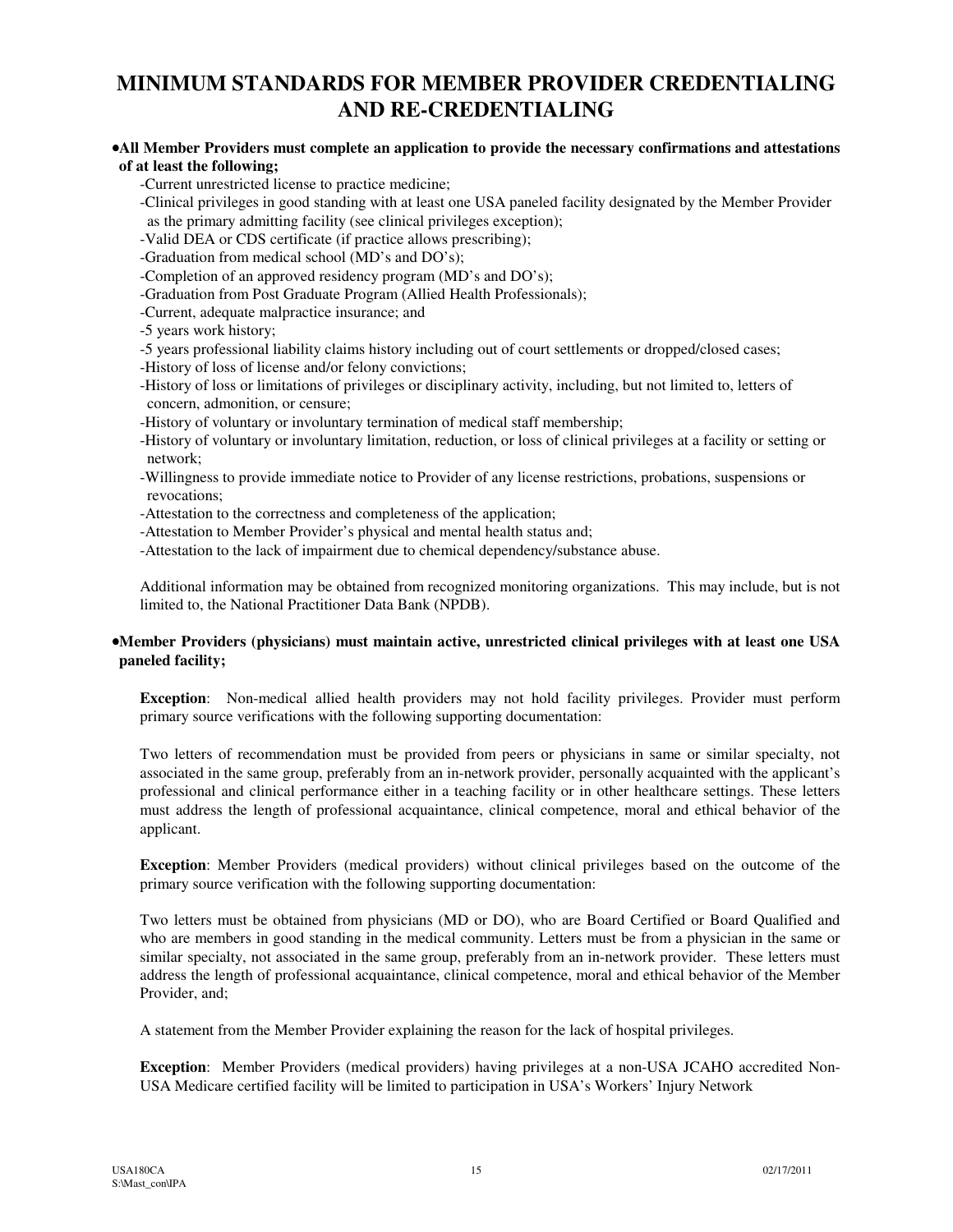**Exceptions** to the standard (as identified) must be reviewed and approved by the Provider's Medical Director and or Credentials Committee.

When hospitalization is necessary, Member Provider will refer the INSURED to a USA participating provider with admitting privileges at a USA participating facility.

#### •**All Member Providers must maintain a current, unrestricted license and practice within the scope of their licensure;**

Member Providers (physicians) with a history of license restrictions, modifications, revocations and/or probation may be considered with the following supporting documentation;

Narrative statements from the Member Provider addressing previous license restrictions, probation, suspensions, modifications and/or revocations, together with any other documentation as may be requested by the Provider's Medical Director and/or Credentials Committee for review and approval.

Provider must perform primary source verifications with the applicable state licensing boards for all allied health professionals without active clinical privileges at a JCAHO accredited or Medicare certified facility. Should derogatory information be obtained, Provider may obtain additional information from the State Board of Medical Examiners or Department of Regulation.

#### •**All Member Providers prescribing medications must maintain a valid DEA or CDS certificate;**

#### •**Member Providers must not possess a history of chemical dependency or substance abuse, physical or mental illness that has the potential to affect the Member Provider's ability to function as a physician, or history of unprofessional conduct.**

**Exceptions** to the standard (as identified) should only be considered with appropriate supporting documentation, including narrative statements from the Member Provider addressing the condition(s) and must be reviewed and approved by the Provider's Medical Director and or Credentials Committee.

#### •**All Medical Member Providers engaged in medical specialties recognized by the American Board of Medical Specialties or the Osteopathic Board of Medical Specialties, must be graduates of an approved medical school, have completed an approved residency program and be board certified or board qualified;**

For clarification purposes, USA Managed Care Organization, Inc. defines the term "board qualified physician" as follows: A physician who has initiated the certification process with a Member Board of the American Board of Medical Specialties or the Osteopathic Board of Medical Specialties and is still within the prescribed time frame for certification completion. Physicians who are not BC/BQ submitting applications after May 1996, may be considered with the following supporting documentation:

Letter of recommendation from the chairman of the department of chief of staff to which the physician is assigned. This letter must address the length of professional acquaintance, clinical competence, moral and ethical behavior of the applicant; and

Letter of recommendation from a physician (MD or DO) who is Board Certified or Board Qualified and is a member in good standing in the medical community. Letter must be from physician in same or similar specialty, not associated in the same group, preferably from an in-network provider. This letter must address the length of professional acquaintance, clinical competence, moral and ethical behavior of the applicant.

#### **Provider must verify board certification or eligibility of Member Providers. The application must require Member Providers to furnish all applicable educational and medical background information.**

#### •**All Member Providers must maintain current, adequate malpractice insurance;**

Member Providers shall, throughout the duration of this Agreement, maintain malpractice insurance, professional liability insurance, a program of self-insurance, an escrow account or other equivalent means to demonstrate Member Providers' ability to insure against, protect, or pay malpractice claims in an amount which is the greater of that which is required by the state in which services are rendered, that amount which is required by Facility to maintain active